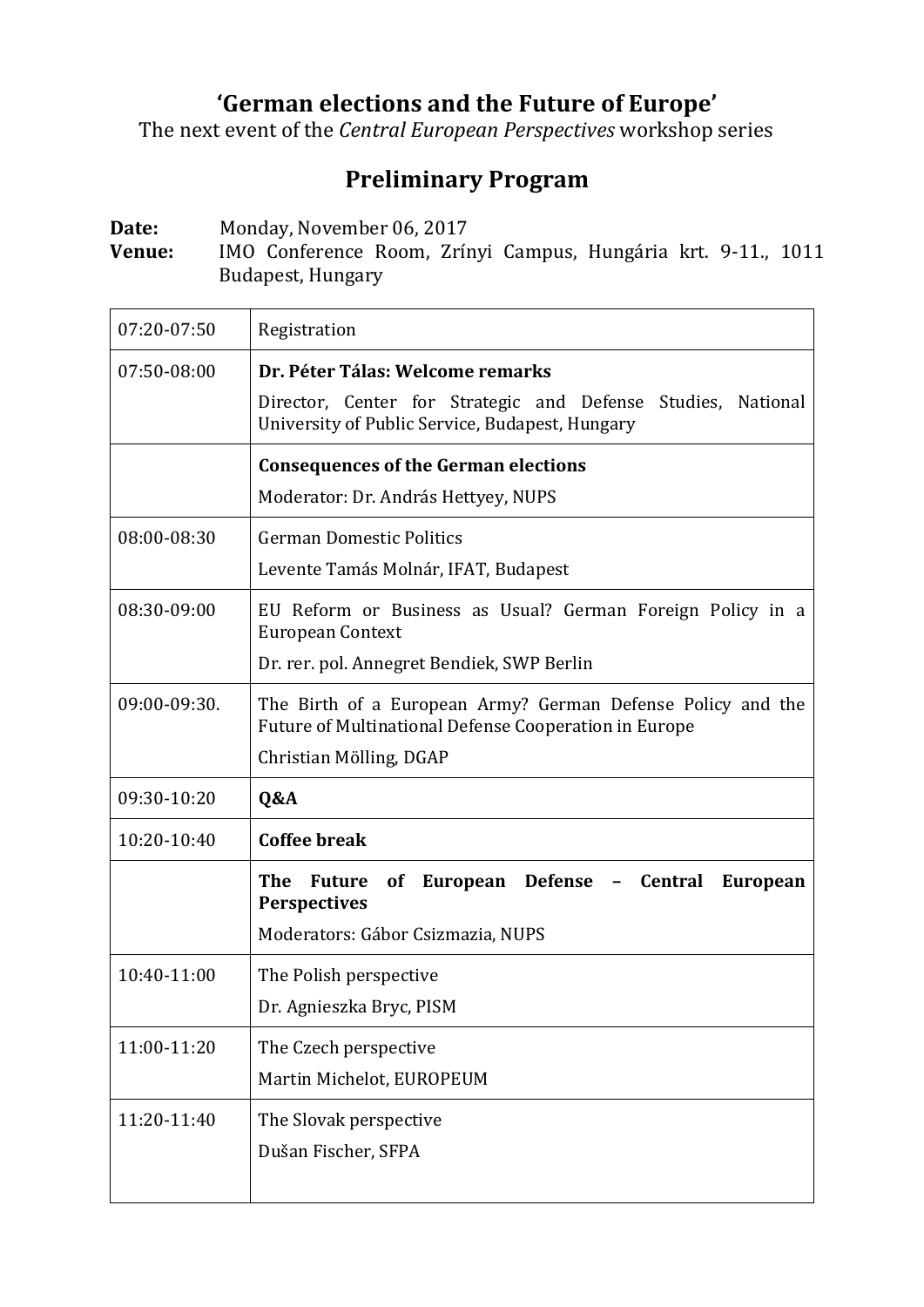| 11:40-12:00 | The Hungarian perspective               |
|-------------|-----------------------------------------|
|             | Dr. Gergely Varga, CSDS                 |
| 12:00-12:30 | Q&A                                     |
| 12:30-12:50 | The Austrian perspective                |
|             | Dr. Arnold Kammel, AIES                 |
| 12:50-13:10 | The Slovenian perspective               |
|             | dr. Uroš Svete, University of Ljubljana |
| 13:10-13:30 | The Croatian perspective                |
|             | dr.sc. Senada Šelo Šabić, IRMO          |
| 13:30-13:50 | The Romanian perspective                |
|             | Professor Dr. Iulian Chifu, CCPEW       |
| 13:50-14:20 | Q&A                                     |
| 14:20-15:00 | <b>Buffet lunch</b>                     |

The aim of the workshop is to understand how the Central European member states see the future of European security and defense in the context of expected European institutional reforms. Special emphasis will be on the expected implications of the 2017 September German elections, which can fundamentally affect the European integration process. Our meeting on November 06, 2017 offers an opportunity to gain comparative views of German of foreign and security policy, as well as Central European defense policy experts.

The seminar is not open to the media and follows Chatham House rules.